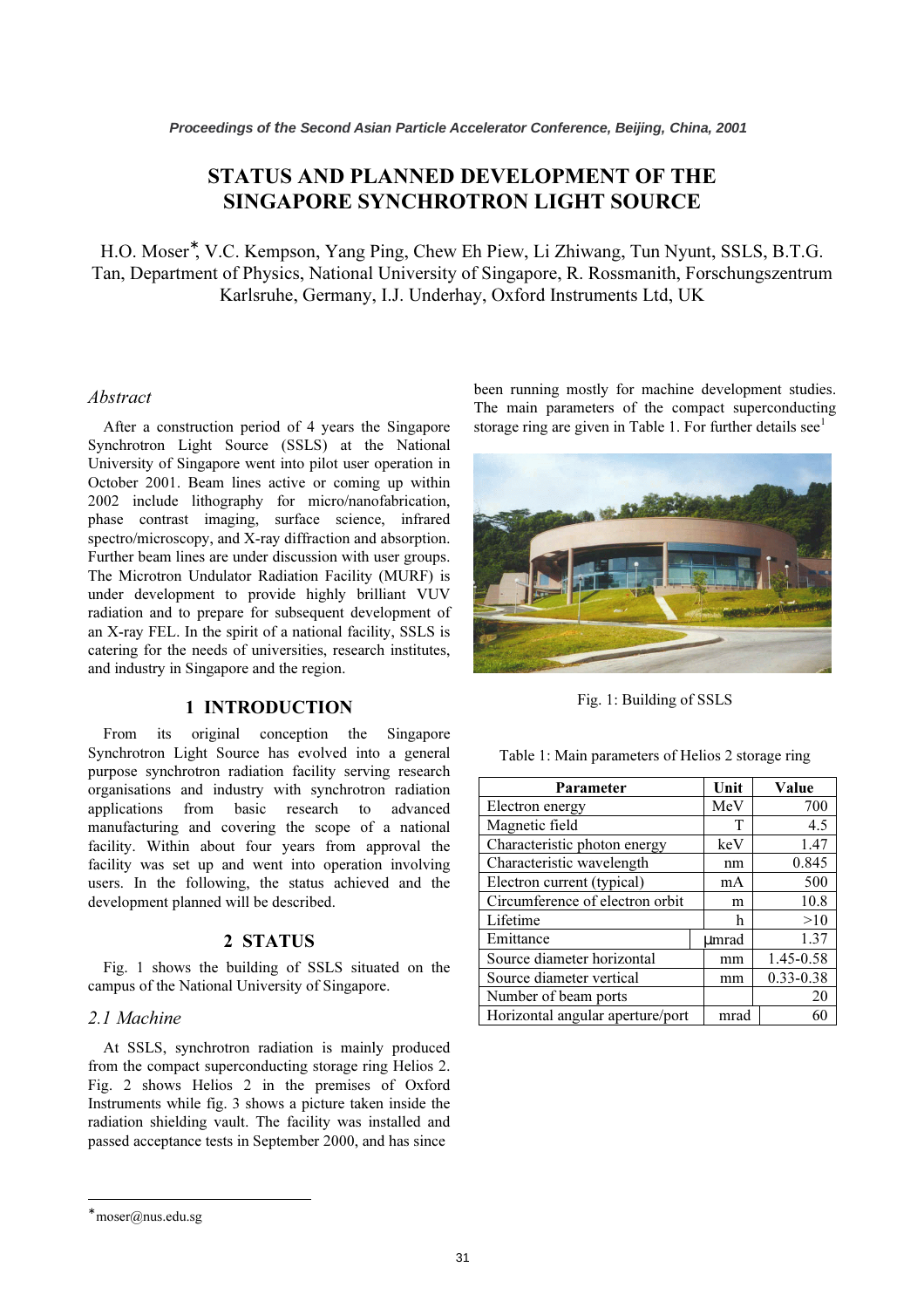

Fig. 2: Helios 2 under test at the Oxford Instruments Ltd premises in Oxford, UK



Fig. 3: Helios 2 installed in the radiation shielding vault at SSLS

The bending spectrum generated by Helios 2 is depicted in fig. 4.



Fig. 4: Bending spectrum of Helios 2

#### 2.2 Beam lines and experiments

The layout of the whole facility is shown in fig. 5. In the centre of the picture the 1.2 m thick concrete wall forming the vault can clearly be seen. Inside the vault, there are the Helios 2 storage ring as already mentioned and the 100 MeV injector microtron with the transfer line. Up to 20 ports are provided for beam lines. Their radiation is fanning out tangentially from either of the two 180° bends. Six of those ports are represented with beam lines attached, namely the LiMiNT for micro/nanolithography with the scanner located in a clean room of class 1000, the PCI for phase contrast imaging, the SINS for surface, interface, and nanostructure science in the VUV and soft X-ray range, the ISMI for infrared spectro/microscopy out to the far infrared, and the XDD and µXRF for X-ray diffraction, absorption, and fluorescence from 1.4 up to about 10 keV. The beam line status is summarised in Table 2.

#### 2.3 Microtron Undulator Radiation Facility

Helios 2 is injected from a 100 MeV racetrack microtron. As this injector is most of its time idle it is planned to be used as a driver for the Microtron Undulator Radiation Facility (MURF). The 100 MeV electron beam of the microtron is passed through a superconductive miniundulator thereby generating highly brilliant synchrotron radiation and then deflected into an electron beam dump within the shielding vault. The photon beam generated in the undulator is transported through the shield wall into an experimental station. The period length of the supramini is 14 mm, number of periods 50, maximum magnetic field 1.5 T, and, accordingly, the

|  | Table 2: Beam lines overview |
|--|------------------------------|
|  |                              |

| <b>Name</b> | <b>Method</b>  | <b>Spectral</b>                         | <b>Status</b> |
|-------------|----------------|-----------------------------------------|---------------|
|             |                | range (keV)                             |               |
| <b>PCI</b>  | Phase contrast | <10                                     | Commis-       |
|             | imaging        |                                         | sioning       |
| LiMiNT      | Micro/nano     | $1 - 5$                                 | Delivery      |
|             | lithography    |                                         | 10/01         |
| <b>SINS</b> | Surfaces/      | $0.05 - 1.2$                            | Delivery      |
|             | interfaces/    |                                         | from $1/02$   |
|             | nanostructures |                                         |               |
| XDD/        | Diffraction/   | $1.4 - 10$                              | Delivery      |
| $\mu$ XAS   | absorption     |                                         | from $1/02$   |
|             | spectroscopy   |                                         |               |
| <b>ISMI</b> | Infrared       | $\overline{10^4}$ – 10 cm <sup>-1</sup> | funded        |
|             | spectro/       |                                         |               |
|             | microscopy     |                                         |               |
| uXRF        | Fluorescence   | $1.4 - 10$                              | planned       |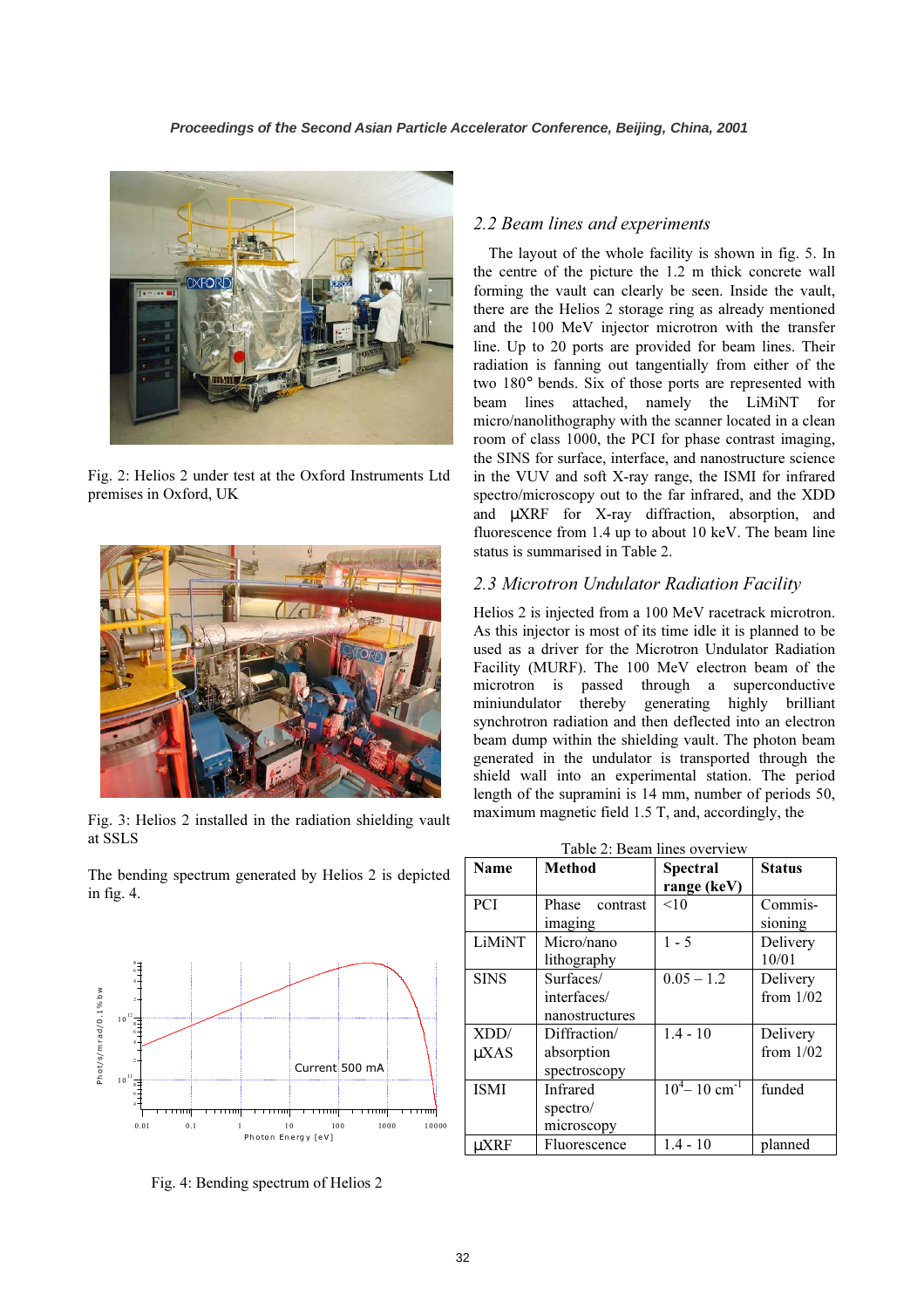

Fig. 5: Layout of SSLS

maximum value of the undulator parameter K=2. In this way, full tunability over a range from about 2 to 50 eV is possible. Being the lead time item the cold mass of the supramini has been contracted.

Fig. 6 displays the brilliance tuning curves of the MURF supramini as compared with the Helios 2 bending spectrum. MURF is more than one order of magnitude more brilliant, however, its radiation is not quasi cw as that of Helios, but pulsed with a duration of about 0.5 µs and a repetition rate of up to 10 Hz. MURF radiation complements Helios 2 towards the VUV range for surface and materials science.

# 3 STRATEGIC PLANNING

SSLS' R&D activities rest on three pillars, namely micro/nanofabrication, (nano)analysis, and the development of advanced synchrotron radiation equipment (fig. 7).

In the field of micro/nanofabrication, a number of 13 projects has been approved extending into fields such as

biotechnology, microfluidics, micro/X-ray optics, and gigascale packaging and interconnects.



Fig. 6: MURF brilliance tuning curves compared with Helios 2 bending spectrum